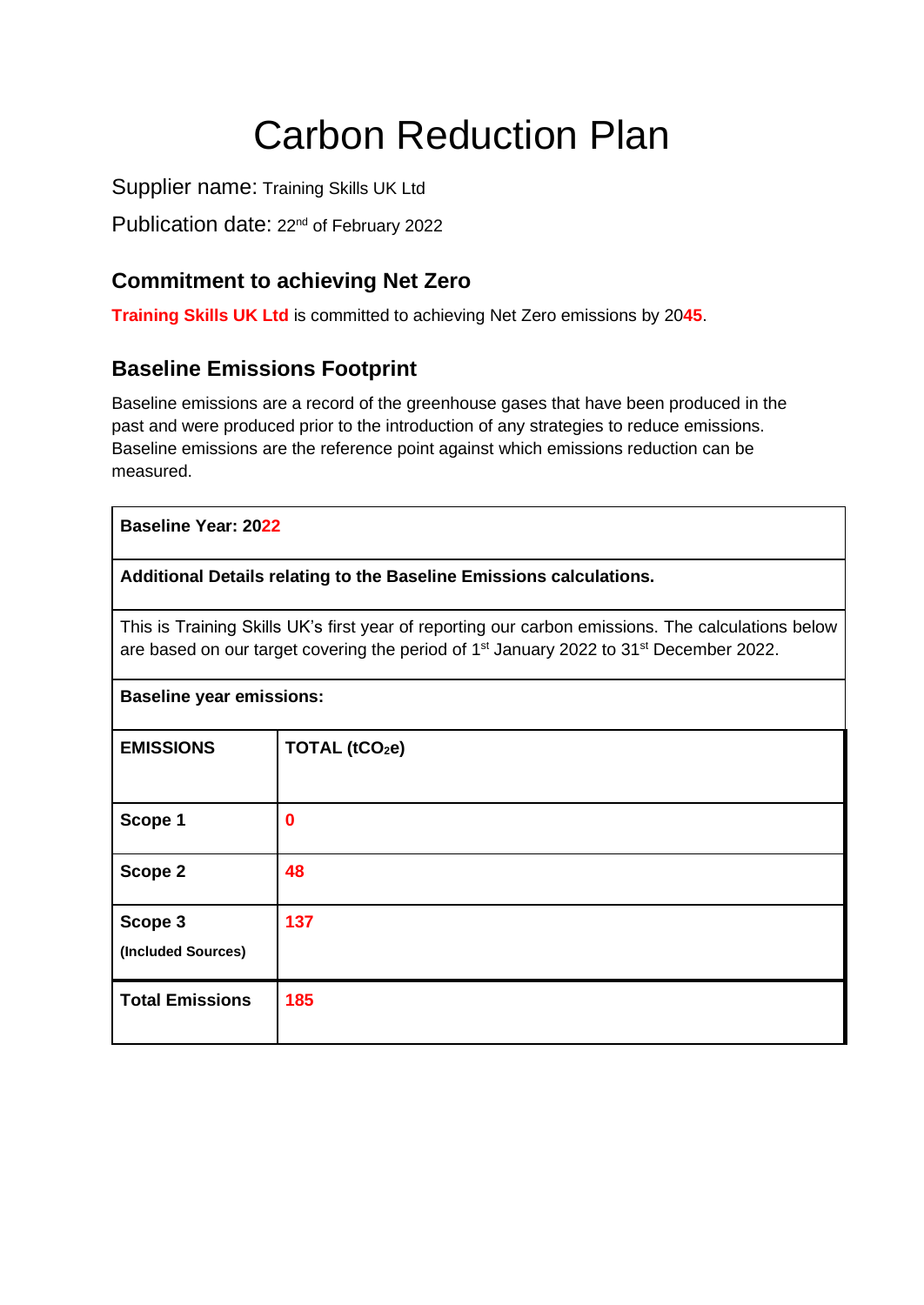# **Current Emissions Reporting**

| <b>Reporting Year: 2022</b>   |                            |  |
|-------------------------------|----------------------------|--|
| <b>EMISSIONS</b>              | TOTAL (tCO <sub>2</sub> e) |  |
| Scope 1                       | $\mathbf 0$                |  |
| Scope 2                       | $6\phantom{1}6$            |  |
| Scope 3<br>(Included Sources) | 12                         |  |
| <b>Total Emissions</b>        | 18                         |  |

### **Emissions reduction targets**

Calculations shown represent the period from 21<sup>st</sup> of January 2022 to 21<sup>st</sup> of February 2022.

In order to continue our progress to achieving Net Zero, we have adopted the following carbon reduction targets.

We project that carbon emissions will decrease over the next five years to **160** tCO<sub>2</sub>e by 2027. This is a reduction of **13.51**%

Progress against these targets can be seen in the graph below: